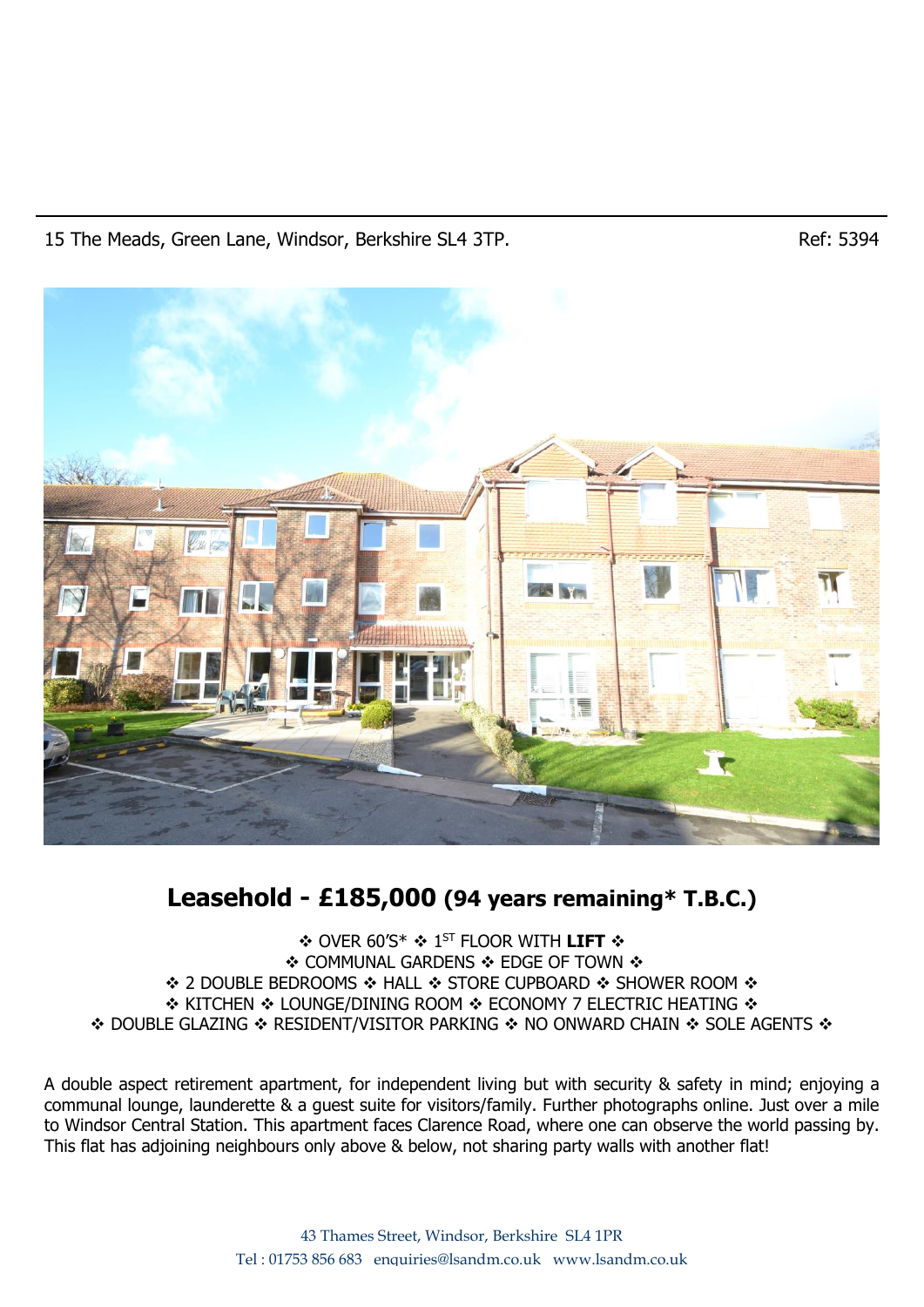**RBWM:** Council Tax Band D. **Tenure:** We're advised **\***125 year lease from 1991. \*We're advised the service charge for 2021 was £3,576.26 p.a. & ground rent £475.11 p.a. We're advised that **\***1% of the re-sale price goes back into the sinking fund.  $* =$  all T.B.C. **Location:** West end of Green Lane.











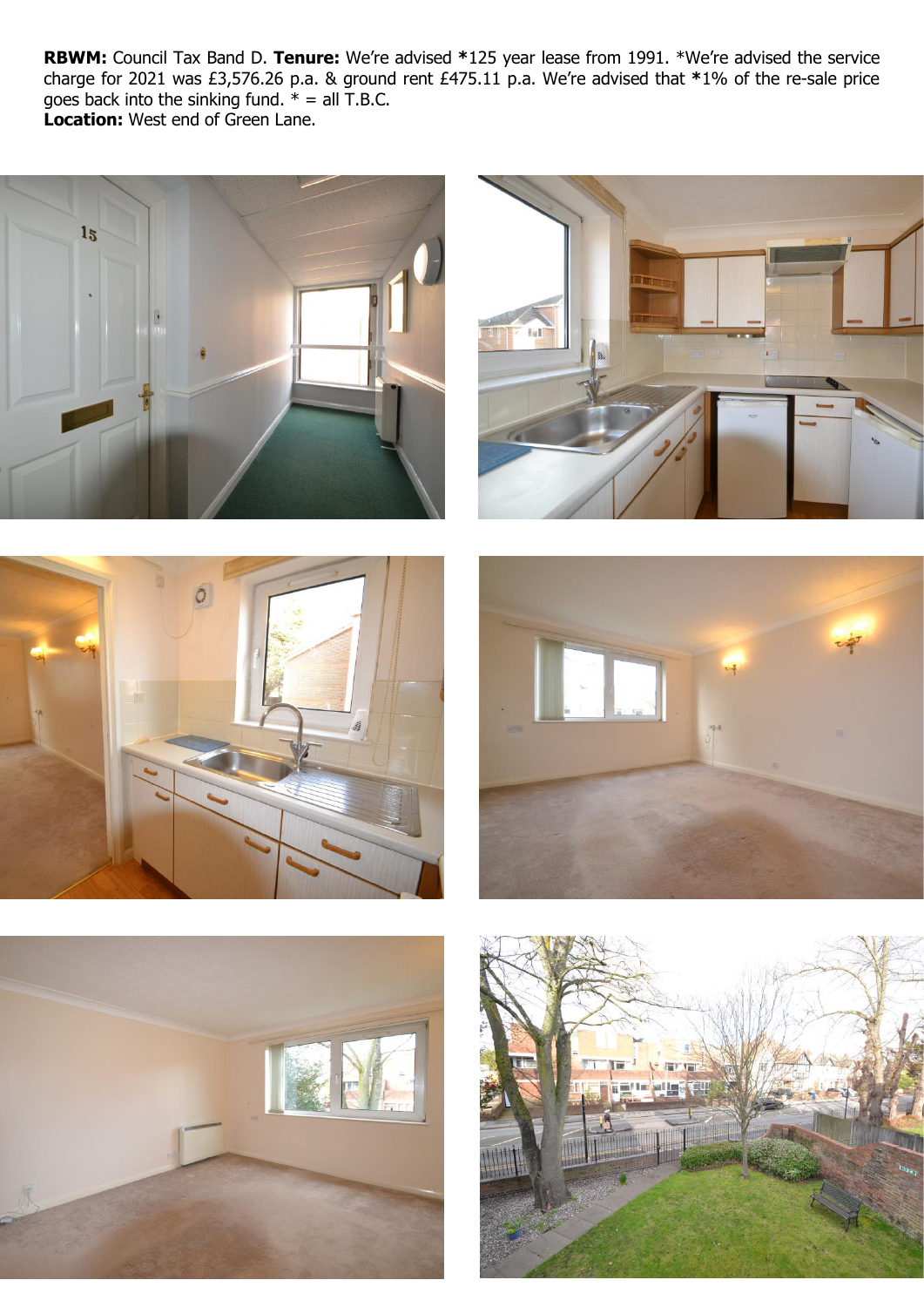

All measurements & square areas are both approximate & maximum!!



### Total area: approx. 61.0 sq. metres (656.3 sq. feet)

Please note that these plans are strictly for identification purposes only and not to scale. Plan produced using PlanUp.

# **www.lsandm.co.uk**

N.B. (1) Leyton-Smith & Moseley for themselves and for the vendor of this property whose agents they are, give notice that these particulars do not constitute, nor constitute any part of, an offer or a contract. (2) These particulars have been prepared as a general guide and for clarification Leyton-Smith & Moseley wish to inform prospective purchasers that they have not carried out a detailed survey, nor tested the services, appliances and specific fittings. (3) Room measurements should not be relied upon for carpets and furnishings. (4) These particulars are issued on the understanding that any negotiations respecting the property referred to will be conducted through Leyton-Smith & Moseley.

Please advise when you are no longer seeking.